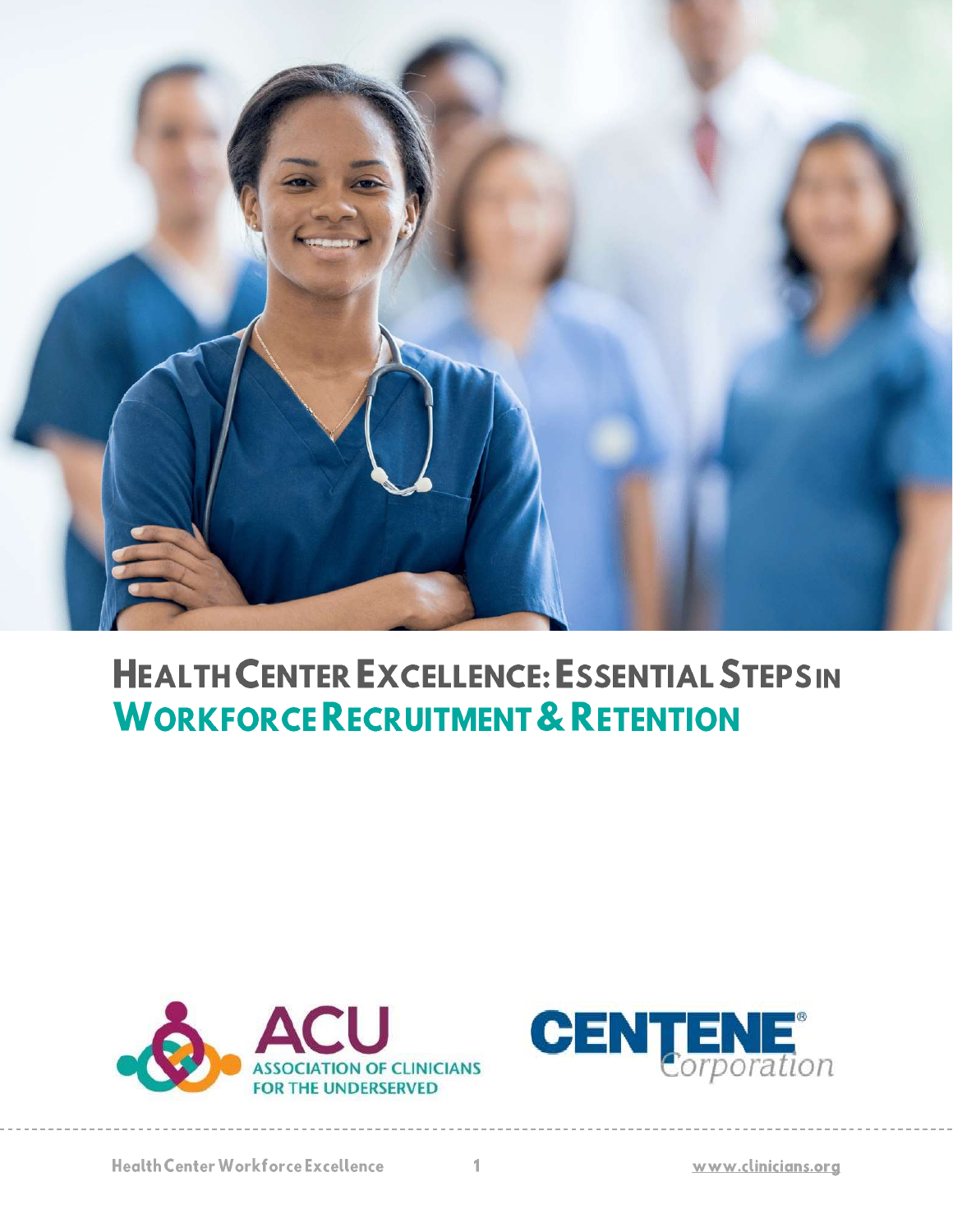# **INTRODUCTION: THE HEALTH CENTER WORKFORCE**

Federally qualified health centers, or FQHCs, have offered value-based, patient-centered care to millions of people in the United States regardless of their ability to pay for more than 55 years. In 2020, nearly 1,400 health centers served over 28.5 million patients in more than 13,500 service delivery sites throughout each U.S. state and territory.<sup>1</sup> For many of these patients which were under- or uninsured, these organizations represented their only access to care or related services. To help meet the needs of these underserved communities, health centers in 2020 collectively employed a workforce of over 255,000 healthcare professionals, administrative and support staff, and care coordination and outreach personnel.<sup>2</sup>

It is that workforce that allows health centers to deliver their vital care; however, retaining and recruiting the providers and healthcare team members necessary to sustain it can be exceedingly difficult. With the U.S. already experiencing significant shortages of necessary healthcare professionals,<sup>3</sup> health centers often face an uphill battle to recruit staff in "high demand, low

supply"<sup>4</sup> scenarios with constant competition from other sectors of the healthcare industry offering potentially higher pay and (in many cases) more urban, centrally located care sites. Furthermore, the unique, mission-driven nature<sup>5</sup> and demands of FQHC service complicate retention efforts, with at least one study finding declines in job satisfaction and practice culture measures associated with a variety of factors, including shifting priorities, increased demand for services, and evolving practice transformation, in the mid-2010s. 6

Furthermore, the onset of the COVID-19 pandemic, the need to adapt rapidly to vaccine rollouts and greater utilization of telehealth, and other factors have placed enormous stress on a health center workforce already coping with significant rates of stress and burnout.<sup>7,8</sup> In

*"Health centers coming out of COVID have had to accept that they can't do things the way they always have. The pandemic has significant shifted staff expectations, and we'll need flexibility and a culture of wellness to retain them."*

ASHLEY COLWELL, VICE PRESIDENT OF **CLINICAL SERVICES & WORKFORCE** DEVELOPMENT, ILLINOIS PRIMARY HEALTH CARE ASSOCIATION

addition to this crucial threat to retention efforts, the pandemic also created unique barriers to

<sup>&</sup>lt;sup>1</sup> Health Resources and Services Administration. 2020. "Table 3A: Patients by Age and by Sex Assigned at Birth." National Health Center Program Uniform Data System (UDS) Awardee Data. Retrieved from https://data.hrsa.gov/tools/data-reporting/programdata/national/table?tableName=3A&year=2020.

<sup>&</sup>lt;sup>2</sup> Health Resources and Services Administration. 2020. "Table 5: Staffing and Utilization." National Health Center Program Uniform Data System (UDS) Awardee Data. Retrieved from https://data.hrsa.gov/tools/data-reporting/programdata/national/table?tableName=5&year=2020.

<sup>3</sup> Association of American Medical Colleges. 2020. *The Complexities of Physician Supply and Demand: Projections from 2018-2033.*  Retrieved from https://www.aamc.org/media/45976/download?attachment.

<sup>4</sup> Crowley, C., Proser, M., & Bazemore, A. (2018). "High Demand, Low Supply: Health Centers and the Recruitment of Family Physicians." Robert Graham Center. Retrieved from https://www.graham-center.org/rgc/publications-reports/publications/onepagers/health-centers-recruitment-2018.html.

<sup>5</sup> Hooker, R. S. (2013). "Working with the Medically Underserved." *Canadian Family Physician* 59(4): 339-340.

<sup>6</sup> Friedberg, M. W., Reid, R. O., et al. (2017). "Federally Qualified Health Center Clinicians and Staff Increasingly Dissatisfied with Workplace Conditions." *Health Affairs* 36(8): 1469-1475.

<sup>7</sup> Health Resources and Services Administration. 2021. "Health Center Workforce Well-Being Initiative." Retrieved from https://bphc.hrsa.gov/qualityimprovement/clinicalquality/health-center-workforce-well-being.

<sup>&</sup>lt;sup>8</sup> Goodwin Simon Strategic Research. 2021. "COVID-19 Tracking Poll, February 2021: Views from California Health Care Providers on the Front Lines." California Health Care Foundation. Retrieved from https://www.chcf.org/publication/covid-19-tracking-pollfebruary-2021-views-california-health-care-providers-front-lines/.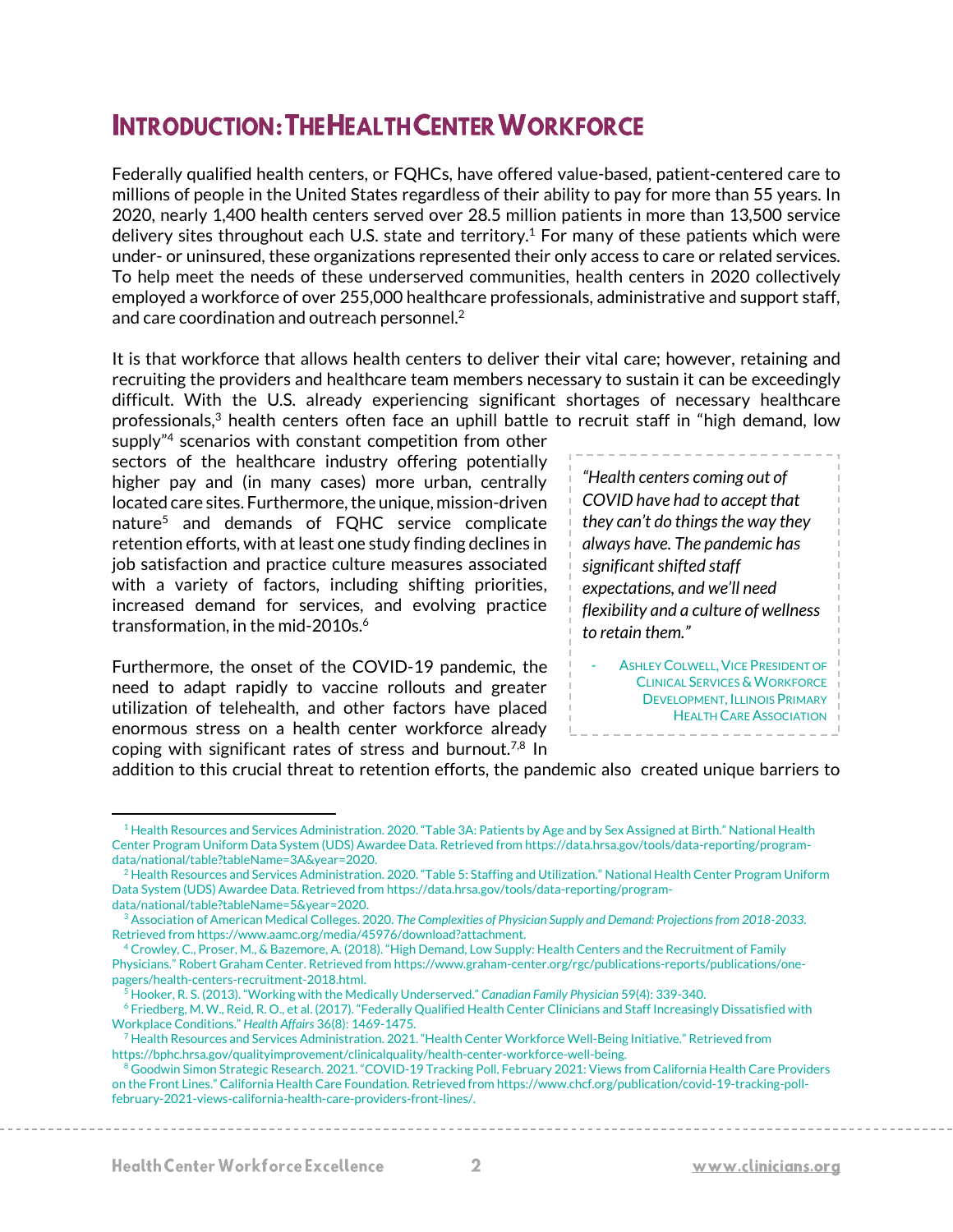recruitment.<sup>9</sup> Rising competition in wages for non-licensed clinical staff—such as medical assistants, dental assistants, and community health workers—has also made retaining these essential support staff more difficult.<sup>10</sup>

Health centers have achieved incredible successes in providing care both in quality improvement measures and in numbers of patients seen: from 2000-2020, health centers nearly tripled their number of patients served,<sup>11</sup> and they played a crucial role in delivering care to underserved populations during the COVID-19 pandemic.<sup>12</sup> Yet for all for these efforts and the support of programs such as the National Health Service Corps, health center staffing and resources are still inadequate to meet the needs of medically underserved areas. $^{\rm 13}$ 

As of September 30, 2021, an estimated 83,711,000 individuals lived in health professional shortage areas

(HPSAs) in which less than half of the need for primary medical, dental, and mental health care was met—a gap that would require no less than 32,000 further clinicians to fill.<sup>14</sup> To better meet these needs through patient-centered, culturally responsive care and improve health equity for their patients, health centers must work to develop excellence in recruiting and retention practices to ensure they develop and sustain as robust a workforce as possible.

# A COMPREHENSIVE APPROACH TO HEALTH CENTER WORKFORCE **RECRUITMENT AND RETENTION**

To build and sustain a healthcare workforce able to meet the needs of their underserved populations, **health centers should work to establish and follow actionable, datadriven comprehensive workforce plans informed by justice, equity, diversity, and inclusion principles. These efforts should be guided, where possible, by a dedicated Chief Workforce Officer.** The following is a condensed list



<sup>9</sup> STAR2 Center. 2021. "How COVID-19 Has Changed Health Center Recruitment & Retention." 2020-2021 PCA & HCCN Workforce Professional Development Series. Retrieved from https://chcworkforce.org/web\_links/2020-2021-pca-hccn-workforceprofessional-development-series/.

*centers are struggling to keep up with competitors to become employers of choice. Burnout and engagement have also been concerns . . . Strategic workforce planning is crucial."*

*"Especially since COVID, many health* 

**NATALY DIAZ, DEPUTY DIRECTOR OF** WORKFORCE DEVELOPMENT, CALIFORNIA PRIMARY CARE ASSOCIATION

<sup>&</sup>lt;sup>10</sup> UHC Solutions. 2019. "Staffing and Management Challenges Health Centers Face." Retrieved from https://www.uhcsolutions.com/staffing-and-management-challenges-health-centers-face/.

<sup>&</sup>lt;sup>11</sup> Health Resources and Services Administration. 2020. "Health Center Program: Impact and Growth." Retrieved from https://bphc.hrsa.gov/about/healthcenterprogram/index.html.

<sup>&</sup>lt;sup>12</sup> Corallo, B., Tolbert, J., et al. (2020). "Community Health Centers' Role in Delivering Care to the Nation's Underserved Populations During the Coronavirus Pandemic." Kaiser Family Foundation. Retrieved from https://www.kff.org/report-section/community-healthcenters-role-in-delivering-care-to-the-nations-underserved-populations-during-the-coronavirus-pandemic-key-findings/.

<sup>&</sup>lt;sup>13</sup> Committee on Ways and Means Majority. (2020). "Left Out: Barriers to Health Equity for Rural and Underserved Communities." U.S. House of Representatives. Retrieved from

https://waysandmeans.house.gov/sites/democrats.waysandmeans.house.gov/files/documents/WMD%20Health%20Equity%20Repor t\_07.2020\_FINAL.pdf.

<sup>&</sup>lt;sup>14</sup> Health Resources and Services Administration. (2021). "Designated Health Professional Shortage Areas Statistics: Fourth Quarter of Fiscal Year 2021 Designated HPSA Quarterly Summary: As of September 30, 2021." Retrieved from https://data.hrsa.gov/Default/GenerateHPSAQuarterlyReport.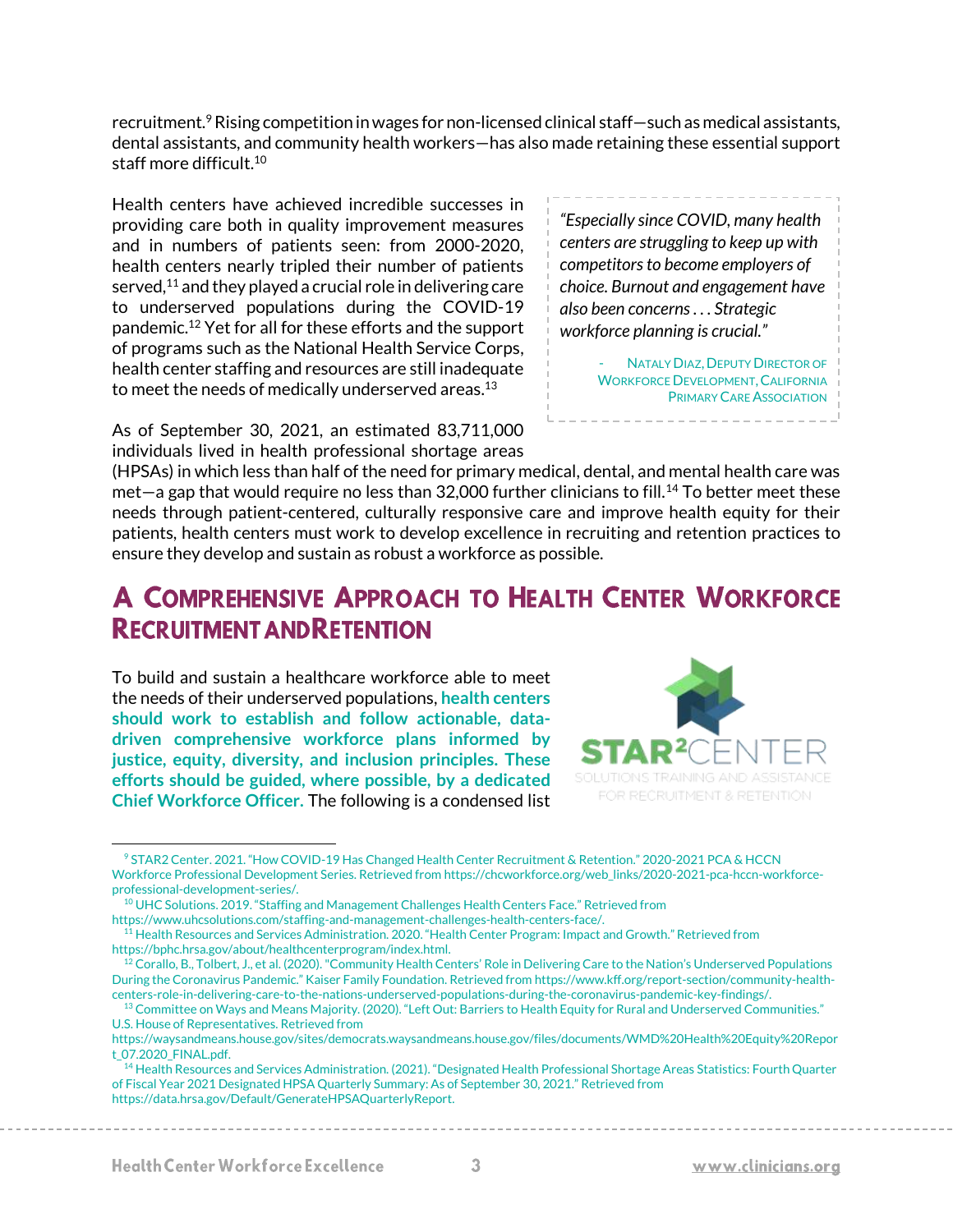of essential practices based on resources developed by the Association of Clinicians for the Underserved's [Solutions Training and Assistance for Recruitment & Retention Center](https://chcworkforce.org/) (STAR<sup>2</sup>) Center)—as well as interviews with state and national experts on FQHC workforce development that health centers can use to achieve robust standards of excellence for recruitment and retention. The following graphic visualizes this document's definition of excellence and its elements in health center workforce development.



## **Figure 1. Elements of Excellence in Health Center Workforce Development**

**Health Center Workforce Excellence**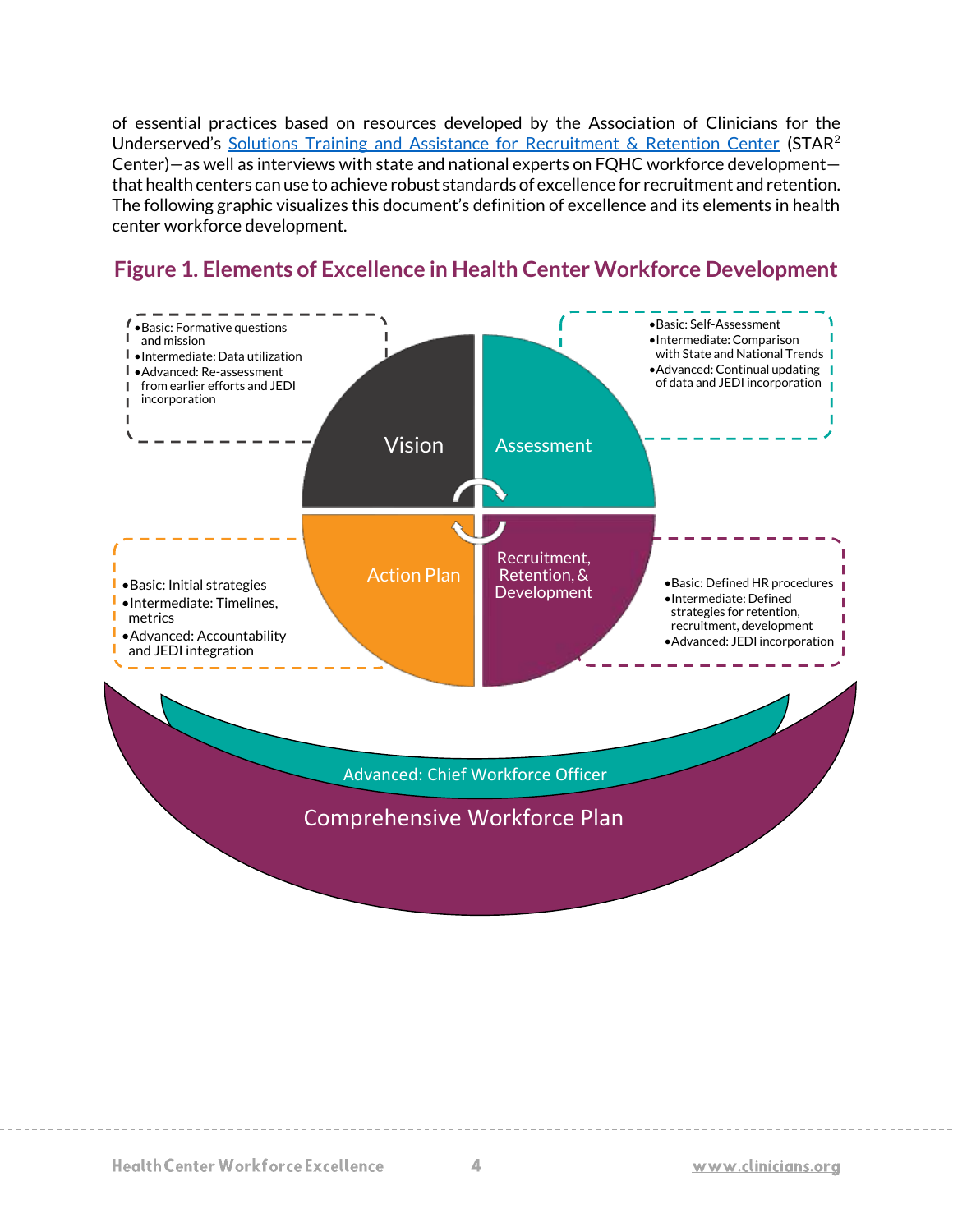# **BESTPRACTICES & RECOMMENDATIONS: DEVELOPING A COMPREHENSIVE WORK PLAN**

**To achieve excellence in workforce development, health centers must first create a comprehensive workforce plan tailored to their community's specific needs.** In late 2021, ACU's STAR<sup>2</sup> Center released its **[Definition of a](https://chcworkforce.org/web_links/comprehensive-workforce-plan/)  [Comprehensive Workforce Plan](https://chcworkforce.org/web_links/comprehensive-workforce-plan/)**, a Bureau of Primary Health Care-approved publication, which describes a plan as

> *the process for which a health center assesses the needs of its patients and community while identifying strategies for building and sustaining its capacity to support those needs through qualified personnel that embody mission-driven, equitable, and inclusionary values.<sup>15</sup>*

*"Most FQHCs have a recruitment and retention plan, but you have to go beyond that and plan for eventualities. You don't just build the document and consider it done. It's a living, breathing plan, and it's meant to grow with your organization."*

SUZANNE K. SPEER, SENIOR DIRECTOR,WORKFORCE DEVELOPMENT, ACU

While the resulting workforce plan will be unique to your health center, it will not be static. The plan should be seen as a dynamic document requiring regular review—ideally annually—to ensure that your FQHC continues to meet the needs of your workforce, patients, and community.

#### A Crucial Consideration: Appointing a Chief Workforce Officer

Much as in efforts to increase justice, equity, diversity, and inclusion, dedicated staffing is also crucial to ensuring proper realization of workforce development at health centers. At a minimum, health centers should have dedicated human resources staff who are well versed in hiring, job posting, onboarding, and retention practices. While it is possible to create a comprehensive work plan without dedicated workforce staffing, an emerging best practice for FQHCs is to create a dedicated c-suite position for workforce initiatives: a Chief Workforce Officer (CWO).<sup>16</sup>

This is a critical step not just in improving your organization's ability to strategically approach workforce initiatives, but also, as Scott Owens, CWO at Mountain Family Health Centers in Colorado, notes, "to have HR/workforce representation in the C-Suite at the table really shows that you're advocating and you're centered on the workforce being one of the overall pillars of your strategic plan and your mission."<sup>17</sup> This position both overlaps and is separate from the role of a Chief HR Officer: importantly, the CWO will lead the creation, management, and updating of a comprehensive work plan that is responsive to community needs, as well as develop strategies that benefit the organization, employees, and patients alike.<sup>18</sup>

https://chcworkforce.org/web\_links/star%c2%b2-center-chief-workforce-officer-toolkit/.

<sup>&</sup>lt;sup>15</sup> ACU STAR<sup>2</sup> Center. (2021). "Definition of a Comprehensive Workforce Plan." ACU STAR<sup>2</sup> Center. p. 1. Retrieved from https://chcworkforce.org/wp-content/uploads/2021/10/Comprehensive-Workforce-Plan-Definition.pdf. <sup>16</sup> ACU STAR2 Center. (2020). *Chief Workforce Officer Toolkit.* ACU STAR2 Center. Retrieved from

 $^{17}$ Gabilondo, M. F., Brieger, K. & Owens, S. (2020). "STAR2 Center Coffee Talk - Chief Workforce Officer Toolkit." Retrieved from https://chcworkforce.org/videos/cwo-toolkit-coffee-talk/.

<sup>18</sup> ACU STAR2 Center. (2020). "Intersection and Differences Between a Chief Workforce Officer and Chief Human Resources Officer." Retrieved from https://chcworkforce.org/wp-content/uploads/2020/11/CWO-CHRO-Venn-Diagram-FINAL-for-Toolkit.pdf.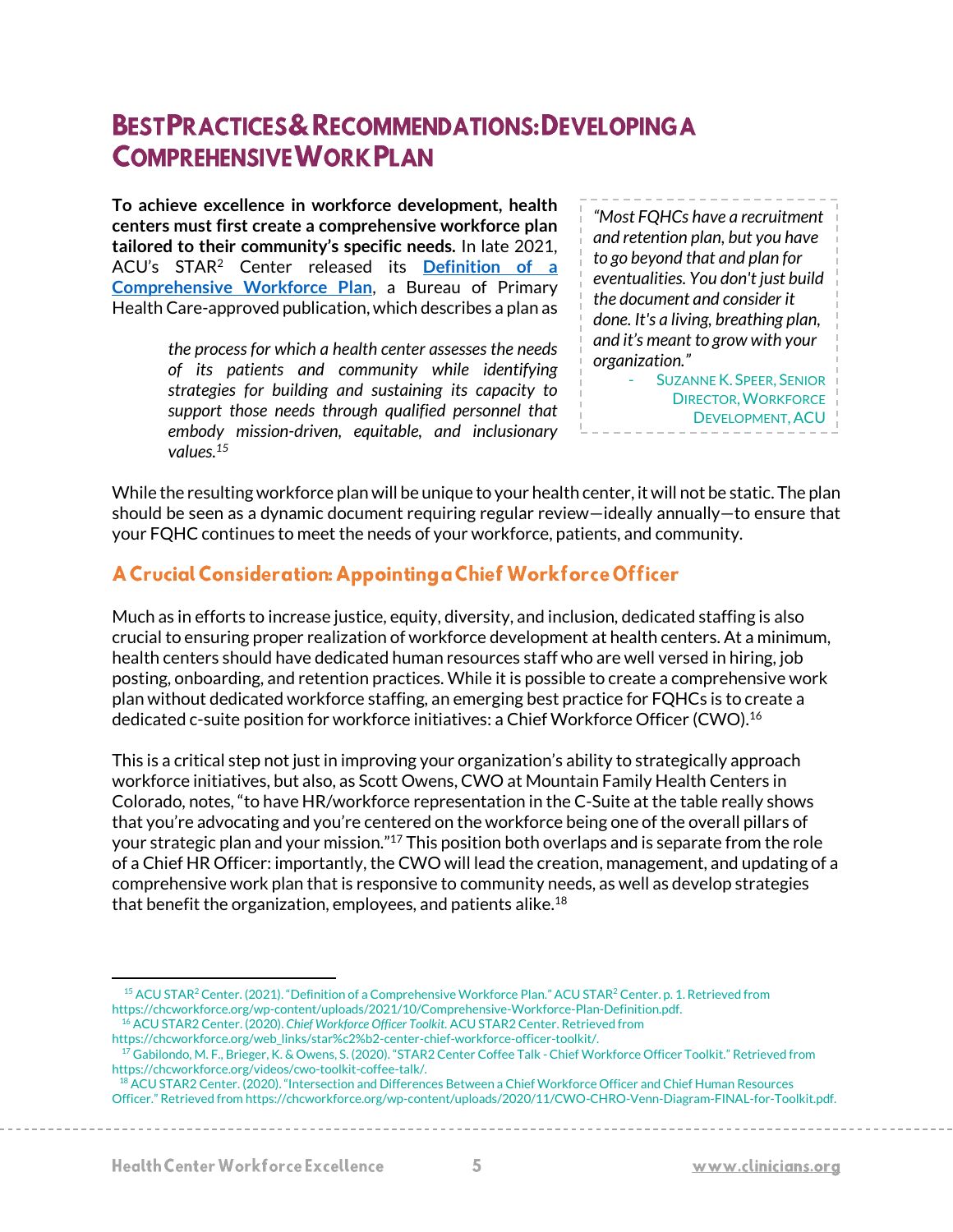• **[Chief Workforce Officer Toolkit:](https://chcworkforce.org/web_links/star%c2%b2-center-chief-workforce-officer-toolkit/)** Developed in concert with an advisory group of national FQHC experts, the ACU STAR Center's CWO Toolkit offers a dedicated list of core competencies, a job description toolkit, and more. The STAR2 Center Talks Workforce Success podcast also offers five episodes dedicated to chats on workforce initiatives with existing chief workforce officers at FQHCs.

### **Creating an Institutional Vision**

To begin the process, health centers should create a vision that will serve as a foundation for their comprehensive workforce plan. As with all operations within your FQHC, this vision should include staff, patients, and other key stakeholders to identify both current and future workforce needs to allow your organization to best meet the needs of your community. "You really do need to undertake a mini- or full-blown strategic planning process along with the workforce plan, and institutional introspection is key," explained Suzanne K. Speer, ACU's Senior Director, Workforce Development.

Considering key questions such as those noted by Nataly Diaz, Deputy Director of Workforce Development at the California Primary Care Association, will also help:

- **How is our workforce representative of the patient communities we serve?**
- **What are the most critical roles in our organization, and how do they align with our business goals?**
- **Removing individuals from the equation, how do we ensure that the positions we wish to retain or recruit are aligned with our goals in care and services?**

Other key questions should directly integrate concerns of justice, equity, diversity, and inclusion (JEDI) with workforce considerations. According to Sabrina Edgington, ACU's Senior Director of JEDI Initiatives, the following questions can serve as useful starting points:

- **How can your health center use data to assess needs, implement action, and ensure institutional accountability?**
- **What are best practices in implementing policies and procedures to support an inclusive environment?**
- **How can we create a culture of justice, equity, diversity, and inclusion that is demonstrated in our daily actions and words?**

# **Assessing Your Organization's Workforce Development Needs**

The next step is to assess your health center's workforce needs with a focus on discerning areas of strength in your current retention and recruitment initiatives, as well as opportunities for improvement. To be sufficiently thorough, this assessment should identify patient and community needs to ensure that a health center's workforce is "fully reflective of its community's diversity and is effectively meeting the whole-person needs of its patients." $19$  The results of this assessmentwhich may arise from data such as stay or exit interviews, community trends, staff and patient feedback, human resources information, or health center data profile dashboards (*see below*)—will serve as the basis for developing your health center's workforce strategy.

 $19$  Ibid.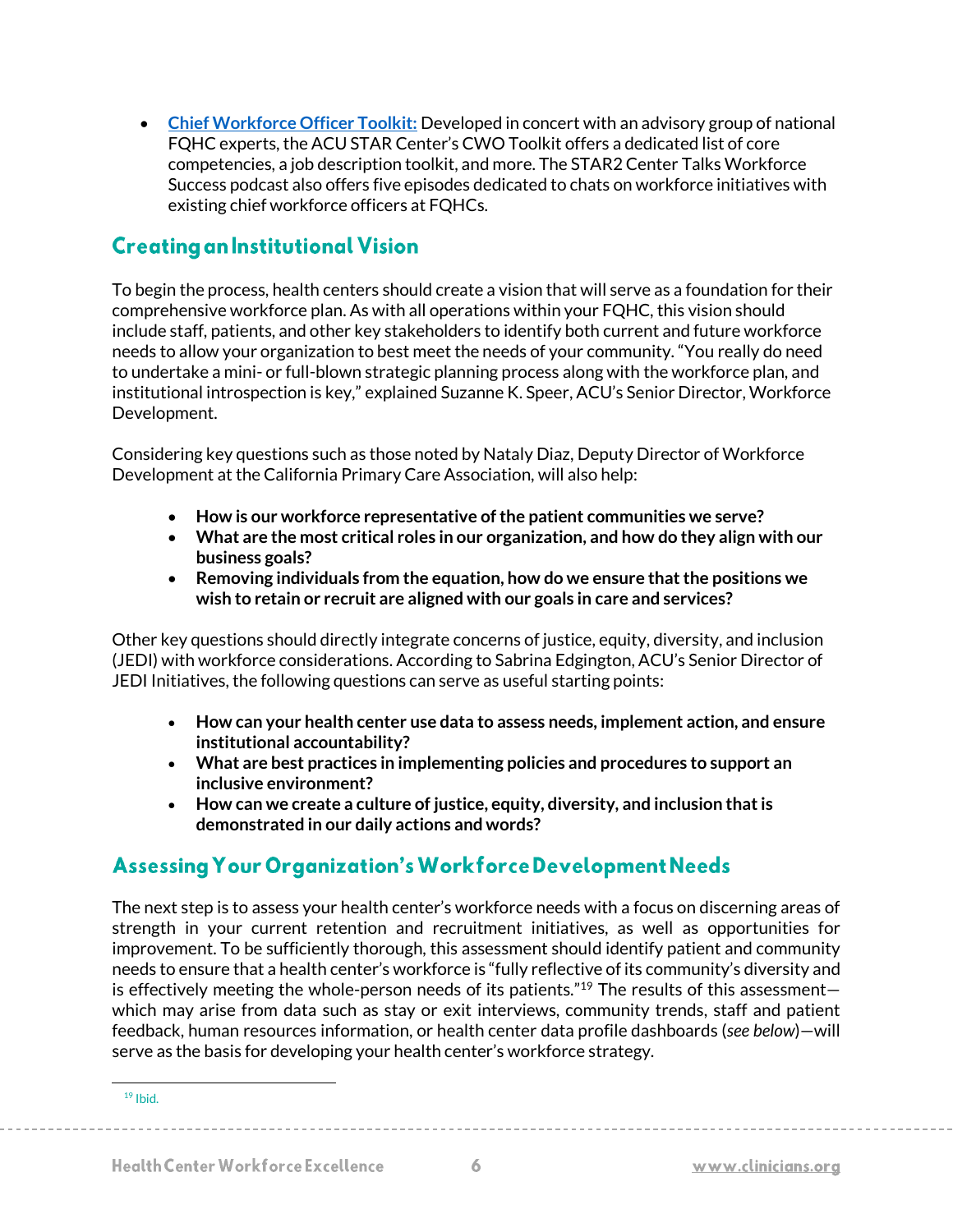- **[Health Center Provider Recruitment and Retention Self-Assessment Tool:](https://chcworkforce.org/web_links/acu-self-assessment-tool/)** ACU's STAR<sup>2</sup> Center's tool helps you identify strategies that may improve your success with provider recruitment and retention. The tool provides recommendations on topics you may wish to pursue, many of which have corresponding online resources. The generated report can be paired with your FQHC data profile dashboard (*see below*) to better understand workforce challenges at your organization and next steps to address those challenges.
- **[Financial Impact Tool:](https://chcworkforce.org/web_links/star%c2%b2-center-financial-assessment-tool/)** This downloadable tool can help you calculate the estimated cost of provider vacancies and recruitment. Developed in Excel, this interactive calculation tool attempts to quantify concrete costs involved in provider turnover, providing national estimates to assist your organization if all input data is not available. Other common human resources metrics such as cost per hire, revenue per employee, tenure, and time to fill positions are also important to consider.<sup>20</sup>

Importantly, JEDI should play a prominent role in this assessment as well. At a minimum, your organization should be sure to consider what racial and ethnic data your health center does or does not collect on patients and staff to ensure these metrics can be analyzed later to aid future equity initiatives as part of ongoing JEDI initiatives.<sup>21</sup> It is impossible to meaningfully assess the impact of these efforts without ongoing data collection.

#### A Vital Resource: Recruitment and Retention Data Profile Dashboards

In addition to assessing your community needs and health center metrics, it is also important to understand how your health centers' figures compare to those of other FQHCs in your state, as well as national FQHC trends. ACU's STAR<sup>2</sup> Center offers annually updated and highly interactive individual health center recruitment and retention **[Data Profile Dashboards.](https://chcworkforce.org/web_links/star%c2%b2-center-individual-recruitment-retention-data-profiles/)** These profiles combine public, private, and proprietary data to detail health centers'



strengths and weaknesses, as well as national FQHC recruitment and retention trends.

The Data Profile Dashboards allow health center staff to review their current and past data with workforce teams and compare it against the average data of similar CHCs. "These profiles can help health centers to analyze their own data as it relates to recruitment and retention and compare their data to that reported by all health centers nationally," said Speer. "This information can be instrumental in comprehensive workforce planning." These dashboards are available to each health center's CEO: to access them, please [contact the STAR](mailto:mblake@clinicians.org)<sup>2</sup> Center.

<sup>&</sup>lt;sup>20</sup> Ann Hogan Consulting. (2017). "Human Resources Metrics." ACU STAR<sup>2</sup> Center. Retrieved from https:/chcworkforce.org//wpcontent/uploads/2016/11/STAR2-Center-HR-Metrics-Write-Up-2017-Recruitment-Bootcamp.pdf.

<sup>&</sup>lt;sup>21</sup> ACU STAR2 Center, National Health Care for the Homeless Council, and Association of Asian Pacific Community Health Organizations. (2021). "Building an Inclusive Organization Toolkit." ACU STAR2 Center. Retrieved from https://chcworkforce.org/web\_links/building-an-inclusive-organization-toolkit/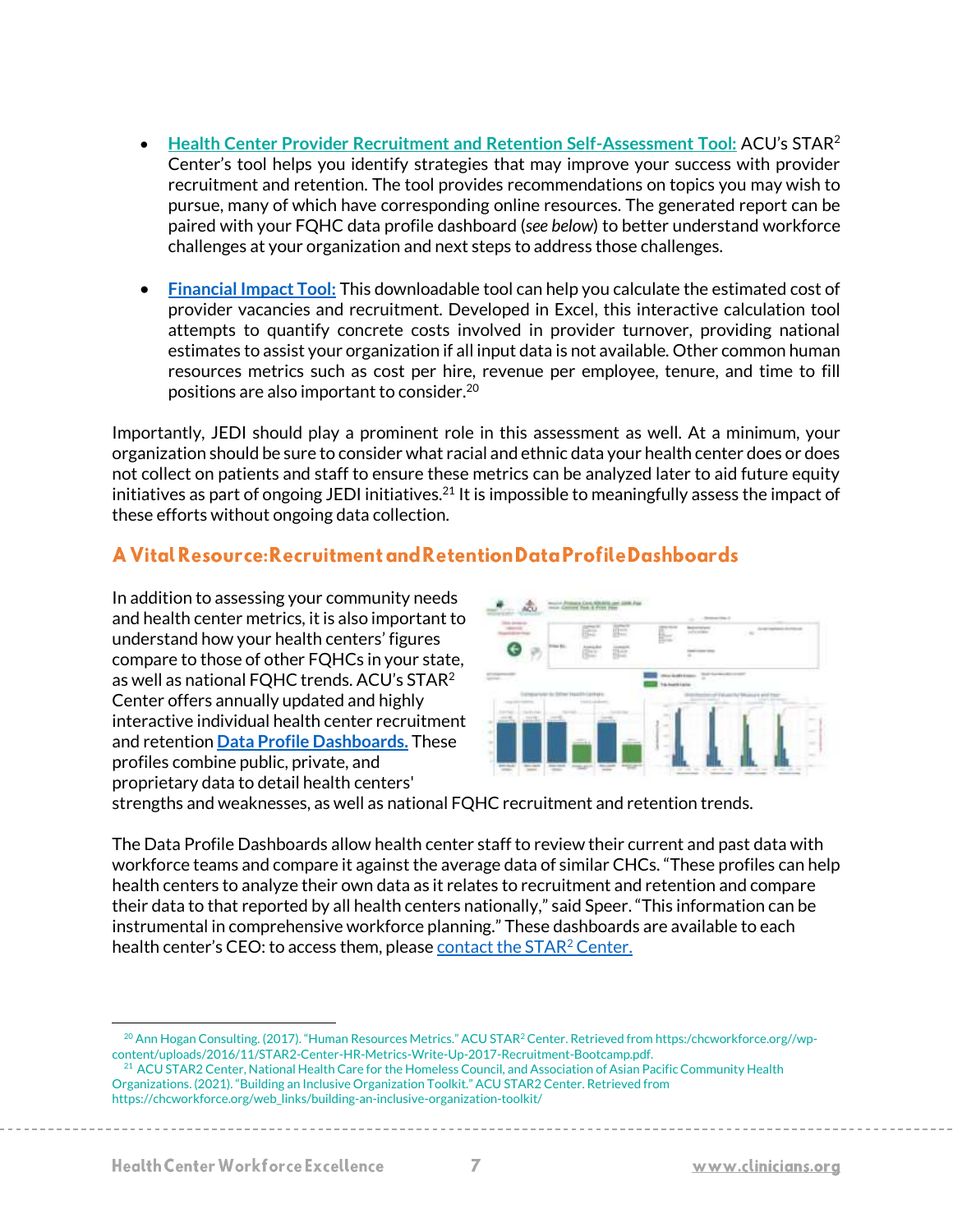# **Creating or Refining a Retention Strategy**

Once you have completed your organizational self-assessment and compared your health center's performance metrics against state and national trends, your organization should begin either formulating or updating its retention and recruitment (R&R) strategy. ACU's STAR2 Center offers a comprehensiv[e Health Center Provider Retention and Recruitment Plan Template](https://chcworkforce.org/web_links/acu-rr-plan-template-resources/) which your organization can utilize as a structure for improving its R&R practices. This document, along with its accompanying instruction booklet, worksheet, candidate tracking sheet, and action plan, offers a comprehensive template which you can easily tailor to your health centers' specific needs.

Clinical, administrative, and recruitment staff should each take part in the completion of the recruitment and retention plan—which begins with a thorough practice assessment before addressing elements of strategic planning, retention, and recruitment, as well as offering a brief look at topics including the Patient-Centered Medical Home model and the National Health Service Corps. "It's important to realize is that [the R&R plan] takes time to complete," Speer said. "It's an evolving process, and it's best to tackle one thing at a time to avoid getting overwhelmed."

#### **Retention Essentials**

Recruitment and retention are intertwined, but it is crucial for your organization to first create or update its retention practices—simply put, "the best strategy to minimize recruitment problems is to retain providers in the long term."<sup>22</sup> Indeed, achieving excellence—or at least resolving existing issues—in recruitment should be given first priority, as this process will help inform your future recruitment efforts in addition to minimizing the profound costs of staff turnover, both tangibly in terms of financial losses and intangible factors such as stress created by having providers absorb additional patient visits while maintaining their own practices. $23$ 

At a minimum, successful retention strategies utilize a comprehensive, integrated approach to employee engagement that is informed by justice, equity, diversity, and inclusion strategies.<sup>24</sup> The COVID-19 pandemic has placed incredible stress on providers and staff at health centers,<sup>25</sup> and addressing these concerns is vital. As Colwell noted, a crucial initial consideration for retention is the alignment of your health center's mission with staff values. If you do not have one, one should be created.<sup>26</sup> Opportunities for advancement (*see Creating a Development Strategy)* and the creation of career ladders are important, and competitive compensation is also essential for retention: review and ensure that your health centers' compensation and benefits packages align with both state and national compensation and benefits surveys.<sup>27</sup> Also consider creating incentive programs based on productivity, quality, or patient satisfaction.

Benefits to maximize employee wellness, resilience, and work-life balance are also key. "Staff wellbeing is essential in recruitment of employees," Diaz said. "How you foster growth and support

<sup>&</sup>lt;sup>22</sup> ACU STAR<sup>2</sup> Center. (2021). "Retention and Recruitment Plan Template Instructions." ACU STAR2 Center. Retrieved from [https://chcworkforce.org/web\\_links/building-an-inclusive-organization-toolkit/](https://chcworkforce.org/web_links/building-an-inclusive-organization-toolkit/) P. 14.

<sup>23</sup> ACU STAR2 Center and John Snow, Inc. (2021). "STAR2 Financial Impact Combined Provider Tool – 2017 Update." Retrieved from https://chcworkforce.org//wp-content/uploads/2016/06/ACU-Financial-Impact-Combined-Provider-Tool-2017-Update.xlsm.

<sup>&</sup>lt;sup>24</sup> ACU STAR<sup>2</sup> Center. (2021). "Definition of a Comprehensive Workforce Plan." ACU STAR<sup>2</sup> Center.

<sup>25</sup> Goodwin Simon Strategic Research. 2021.

<sup>&</sup>lt;sup>26</sup> ACU STAR<sup>2</sup> Center. (2021). "Retention and Recruitment Plan Template Instructions."

 $^{27}$  A state-level example of an informativ[e compensation and benefits survey](https://www.cpca.org/CPCA/Health_Center_Resources/Workforce/Salary___Workforce_Survey_Reports/CPCA/HEALTH_CENTER_RESOURCES/Workforce/Salary%20and%20Workforce%20Survey%20Reports.aspx?hkey=9870a95e-6466-4d7a-8bfa-1dabfabce733) conducted by a PCA is available from the California Primary Care Association, and many are free to participants.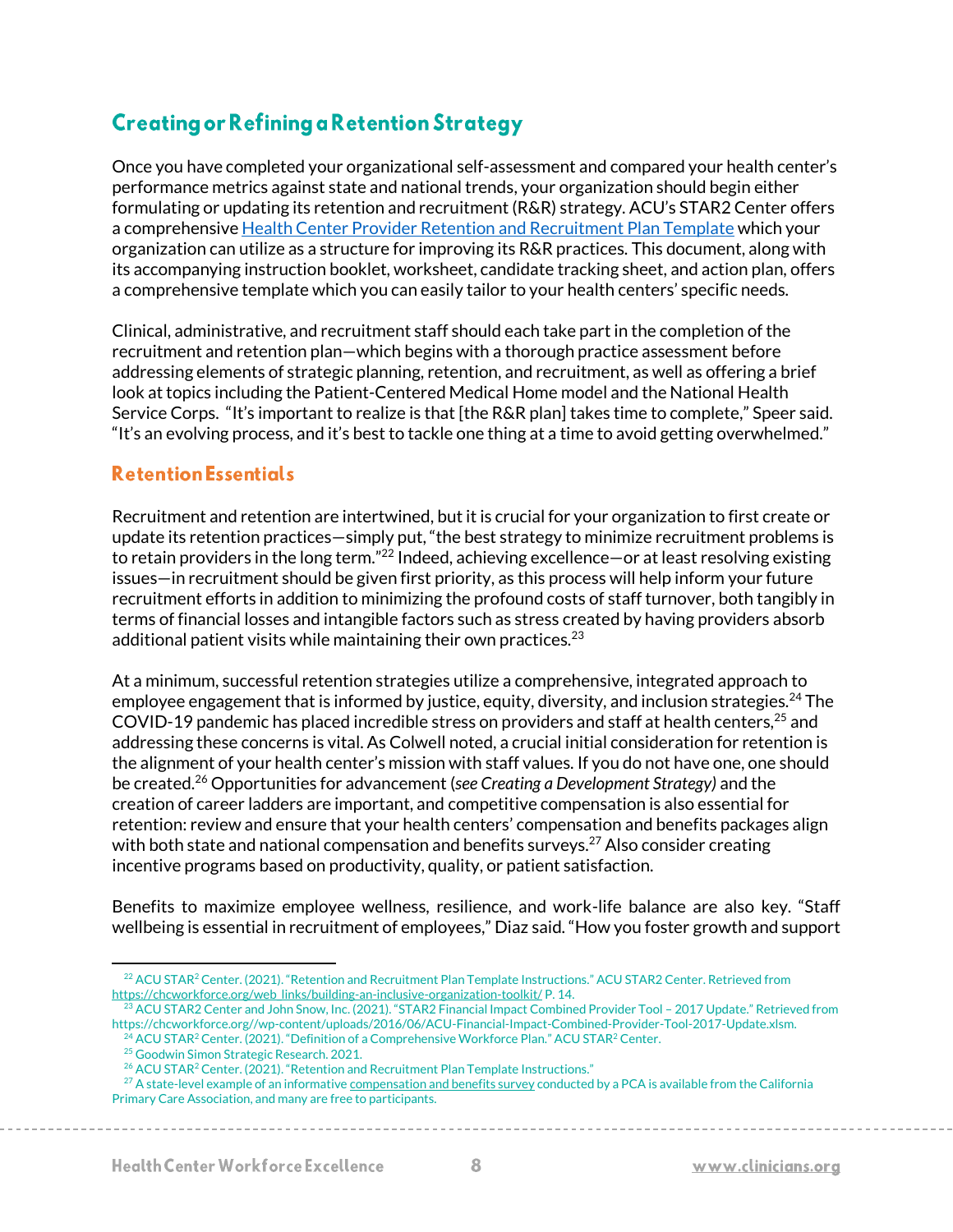within your organization is key to sustaining engagement and minimizing burnout." In addition to reviewing compensation, health centers should take a full inventory of their existing benefits—from vacation and sick leave and professional development to retirement plans and insurance offerings. Institutional agility is also important: employers must "keep an open eye and an open mind on retention initiatives and incentives," Speer noted, and be willing to adjust based on continuing feedback both formally via staff satisfaction surveys and otherwise, as well as ongoing and emerging local and national trends.

Meaningful efforts to address stress and burnout are key, particularly in the wake of COVID-19's impact on the health center workforce. Beyond offering employee assistance programs and other measures, offering flexibility in schedules and/or remote working arrangements can be a "no or low-cost strategy" for provider retention.<sup>28</sup> As Colwell explains,

> that social worker that you hired may not want to work in the walls of the clinic five days a week perhaps they want to work in a hybrid or telehealth setting. The COVID-19 pandemic has further opened the discussion about flexibility [in work schedules] and not having to be a clinic every day. And the renewed focus on taking care of workforces and understanding when staff are burnt out is something we hope will be here to stay. Health centers have to be ready to adapt.

#### **Partnerships for Staff** Wellness: An Example **from** Illinois During the COVID-19

**Health Center** 

pandemic, two Illinois FQHCs, Chicago Family Health Center and Pillars Community Health, partnered to offer complementary mental health services to their respective staffs. This partnership to address gaps in internal behavioral health services across clinics has been an innovative and fruitful resource for employees.

Finally, workplace representation is important, as is

creating a transformative culture for staff. It is important to investigate how your workplace culture incorporates JEDI principles and how it fosters an environment that is both inclusive and equitable in its representation of BIPOC individuals, and those with physical disabilities, or who are neurodiverse. A good way to start is by reviewing your health center staff and patients' racial and ethnic metrics—or beginning to collect these figures, if you do not already. With more than half of working-age employees in the U.S. seeking employment in the fall of  $2021^{29}$ , it has never been more essential for your health center to implement effective retention strategies to boost staff satisfaction and patient care.

#### Recommendations from the Field

**Ensure a holistic approach to retention that supports the entire staff.** To ensure effective, wellcoordinated care and services for patients, it is essential to take active efforts to retain not only providers, but also other healthcare team members such as non-licensed clinical and front office staff. "For so long, the health centers were so focused on retaining their providers that the rest of the staff have been neglected," said Colwell. "They're not always looking at their wellness and burnout, but how do you see patients when you don't have enough staff at the front desk to check

 $^{28}$  ACU STAR<sup>2</sup> Center. (2021). "Retention and Recruitment Plan Template Instructions." p. 17.

<sup>29</sup> Leonhardt, M. (2021, August 20). "Job-Hopping Heats Up: 65% of U.S. Workers are Looking for a New Job." *Fortune*. Retrieved from https://fortune.com/2021/08/20/us-workers-looking-for-jobs/.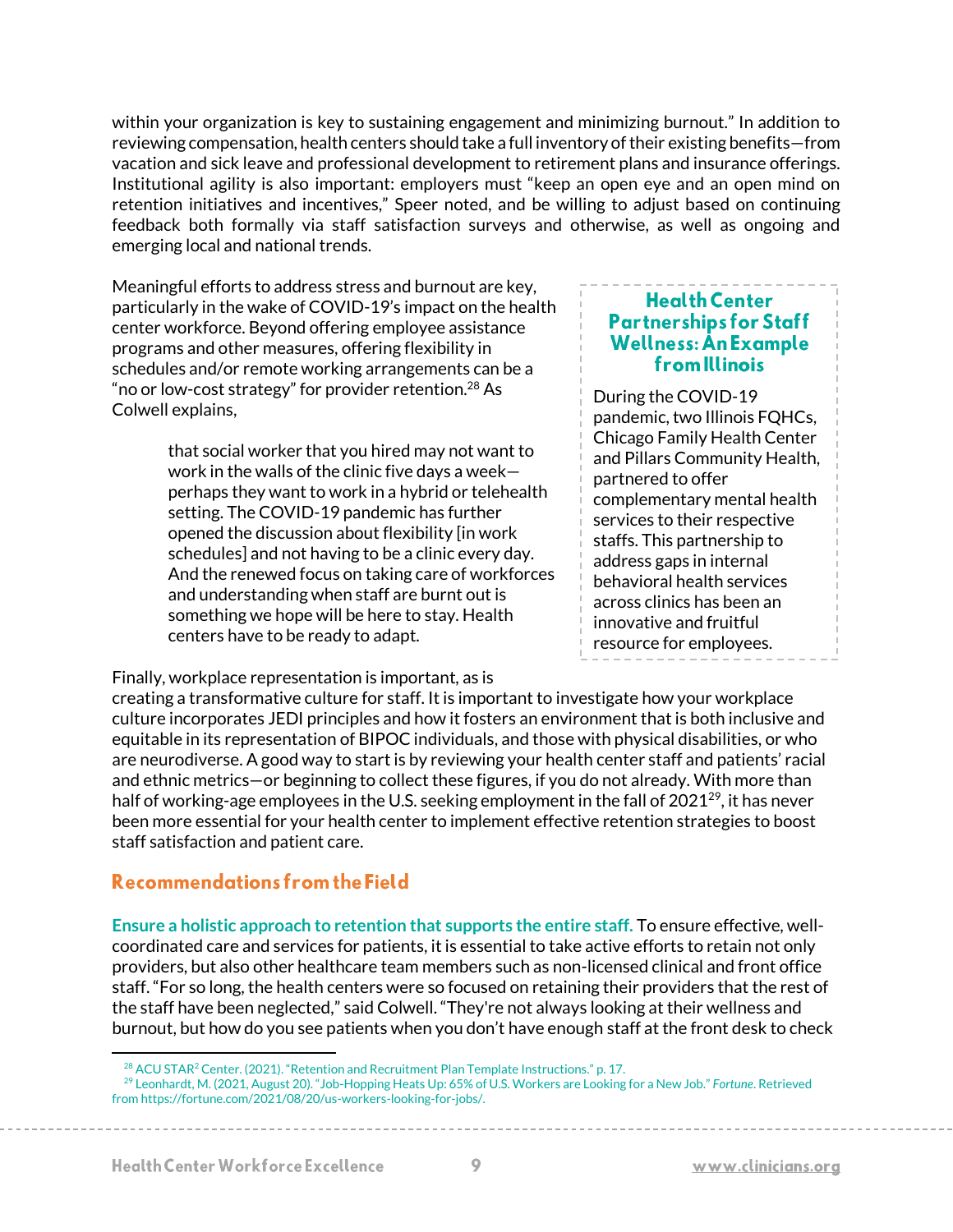them in or medical assistants to room them? Patient care suffers unless health centers realize that wellness matters for all, and that while providers are important, so is everyone else."

In the case of Illinois, California, and other states across the country, Colwell and Diaz explained, health centers are facing difficulties retaining medical assistants (MAs) and dental assistants, as well as community health workers, due to increased competition and compensation from nonhealthcare sectors.<sup>30</sup> The costs of this turnover can be significant: one study found that losing one MA incurred a cost equivalent to 40% of their average annual salary, reflecting the significant costs of training such personnel.<sup>31</sup> In response, Colwell noted, FQHCs can work to offer more competitive pay as well as meaningful opportunities for advancement and training, such as through curricula offered by the [National Institute for Medical Assistant Advancement](https://www.nimaa.edu/) (NIMAA). Created by Community Health Center Inc. and Salud Family Health Centers, NIMAA offers a medical assistant curriculum with student externships embedded in integrated healthcare teams.

# **Creating or Refining Your Recruitment Strategy**

Just as in retention efforts, health centers must take an intentional and comprehensive approach to provider and staff recruitment that sets clear priorities, understands and enhances community connections, utilizes appropriate recruitment teams, and is undergirded by JEDI principles.

#### **Recruitment Essentials**

Utilizing your assessment results, your organization should identify current and long-term recruitment needs to build a workforce that enhances your health center's culture, values, and mission.<sup>32</sup> Taking a "big picture" view of priorities based on realistic timelines is critical: consider both the positions needed in the next 3-5 years, plan for known retirements of providers and staff, and be aware of the time likely to be necessary to fill each position. A JEDI lens must inform all aspects of this process: consider utilizin[g equitable hiring tools](https://www.cityofmadison.com/civil-rights/documents/RESJEquitableHiringTool.docx) such as that developed by the City of Madison, WI's Racial Justice and Social Equity Initiative to ensure position descriptions are created equitably and actively implement practices to [mitigate racial or other biases in hiring.](https://www.shrm.org/hr-today/news/hr-news/Pages/Preventing-Implicit-Bias-Hiring.aspx)

Also important is assembling an integrated recruitment team to ensure internal buy-in and provide structure to your recruitment efforts, as well as funding for advertising and/or utilization of recruitment firms. A matrix of typical recruitment team members and corresponding responsibilities is available in ACU STAR<sup>2</sup> Center's [Retention & Recruitment Plan Template.](https://chcworkforce.org/web_links/acu-health-center-provider-retention-and-recruitment-plan-template/) A thorough knowledge of best practices for screenings, site visits, and contracts is also necessary. Most staff should receive some instruction in how to recruit and support simple initiatives such as community and site tours, according to Colwell. Furthermore, before you begin recruitment, understand community planning initiatives in your region and consider which partners, competitors, and other entities which may exist locally.

#### Recommendations from the Field

 $30$  "It's not just health centers competing with other medical institutions anymore to recruit mental assistants. Now they're competing with gas stations, with fast food chains—because sometimes they can offer more than what an MA makes per hour in a less stressful environment. These workers are choosing to leave to be able to better sustain their family," Diaz said.

<sup>31</sup> Friedman, J. L., & Neutze, J. L. (2020). "The Financial Cost of Medical Assistant Turnover in an Academic Family Medicine Center." *The Journal of the American Board of Family Medicine* 33(3): 426-430.

<sup>32</sup> ACU STAR<sup>2</sup> Center. (2021). "Definition of a Comprehensive Workforce Plan." ACU STAR<sup>2</sup> Center.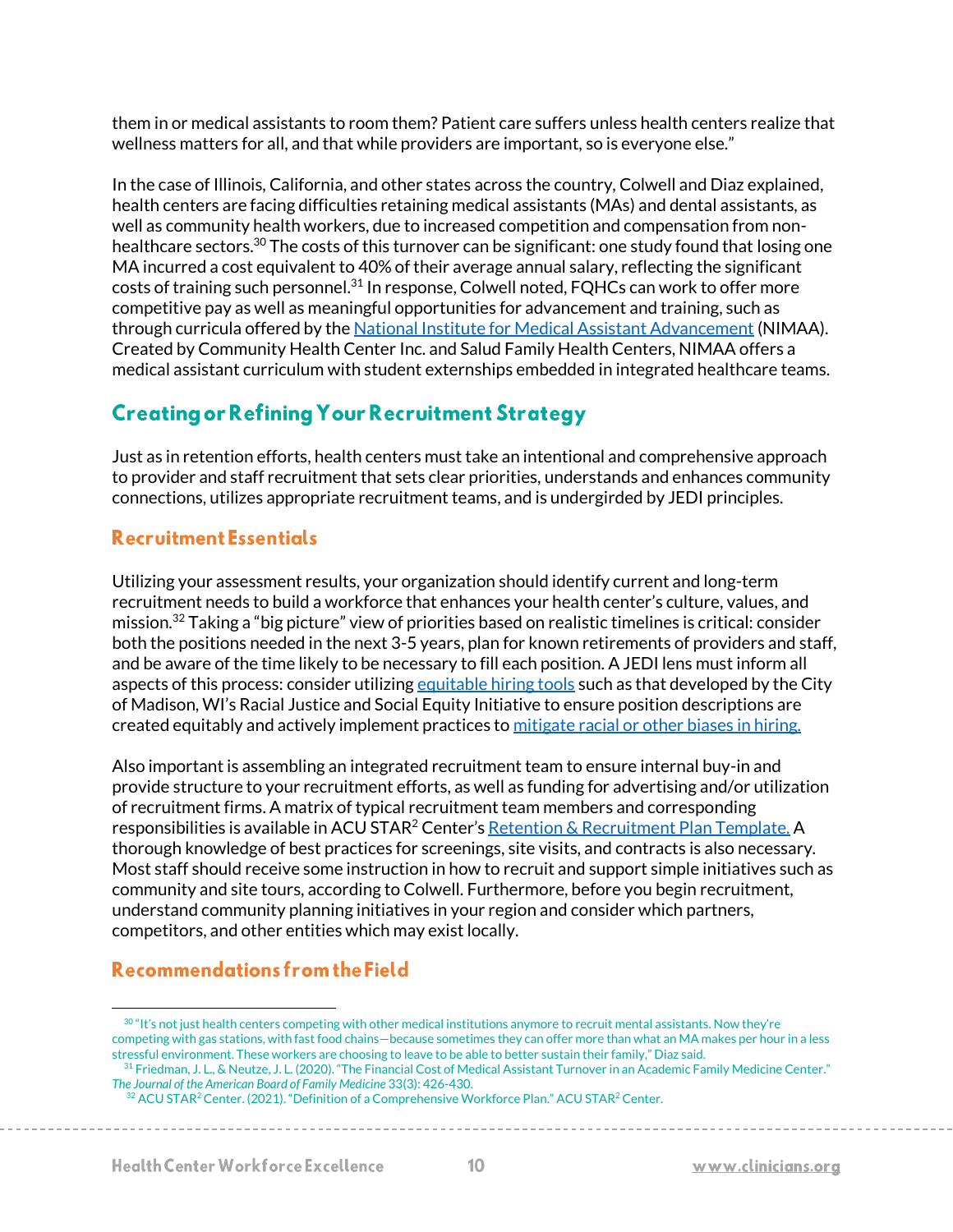**Consider creating "grow your own" training initiatives.** Several Illinois health centers have found success in instituting "grow your own" initiatives to train their own medical and dental assistants so that when each is trained in FQHC settings, these vital staff can be referred to other clinics that need them within the same network.

**Consider seeking partnerships with local academic institutions.** Particularly for small health centers, creating meaningful recruitment and health professional pipelines can be a challenge. "We always recommend that our small centers try to leverage available universities," Colwell said. "Clinics that do not take students are often behind their peers in terms of staffing, and academic relationships are really key." In Illinois, several FQHCs successfully built relationships with a Chicago university that ultimately resulted in the centers being able to fill all their dentist positions from that university. Sometimes an initial investment can lead to long term success: "Centers need to engage with academic institutions and realize that it might cost them something. But the cost to temporarily house a health professional in training, for example, in the long run is nothing compared to securing a long-term provider."

**Help develop pipelines through engagement with local schools and Area Health Education Centers (AHECs).** Whenever possible, health centers should engage with local K-12 schools to help foster meaningful opportunities for health professional pipeline development. In Illinois, "connecting with high school students really works well," said Colwell. "Some have given scholarships to local students considering going to medical school or professional programs on the condition that return to practice, and that has worked well for some of our smaller communities." AHECs also offer unique partnerships for local health centers. Health centers should also consider and develop proactive strategies to retain professionals recruited through these practices as well.

**Leverage providers seeking loan repayment opportunities from the National Health Service Corps and state-level programs.** Consider also state loan repayment programs. "It's a huge draw, even for providers who may not have specifically thought they had a desire to help the underserved," said Speer. "Many FQHCs are struggling to keep up with levels of compensation for multiple positions, and loan repayment is becoming ever more important," Diaz said. When gaps are present in national LRP programs such as the NHSC, state LRPs can offer vital lifelines to meet the increasing demand. $33$ 

**Make use of jobs boards at PCAs and nationally.** In addition to national venues such a[s ACU](http://careers.clinicians.org/)  [Careers,](http://careers.clinicians.org/) most primary care associations offer jobs boards that health centers can utilize. Additionally, some PCAs, such as th[e Texas Association of Community Health Centers,](https://www.tachc.org/) offer more complex recruitment programs and assistance as well. Others, such as the California Primary Care Association, partner with digital marketing firms to help find candidates and connect them to state health centers. Incorporate postings at job boards at BIPOC-led or focused professional organizations as well to ensure you reach as diverse a base of potential employees as possible.<sup>34</sup>

<sup>&</sup>lt;sup>33</sup> While advocacy efforts are outside the scope of this document, it is worthwhile to note that participation in individual and PCA-led advocacy to increase state-level loan repayment program funds has made significant impacts in states such as California, where health centers have developed one LRP program through tobacco tax dollars, and another by asking the state to match money in their LRPs to expand the number of awards, according to Diaz. Significant opportunities exist.

<sup>&</sup>lt;sup>34</sup> ACU STAR2 Center, National Health Care for the Homeless Council, and Association of Asian Pacific Community Health Organizations. (2021).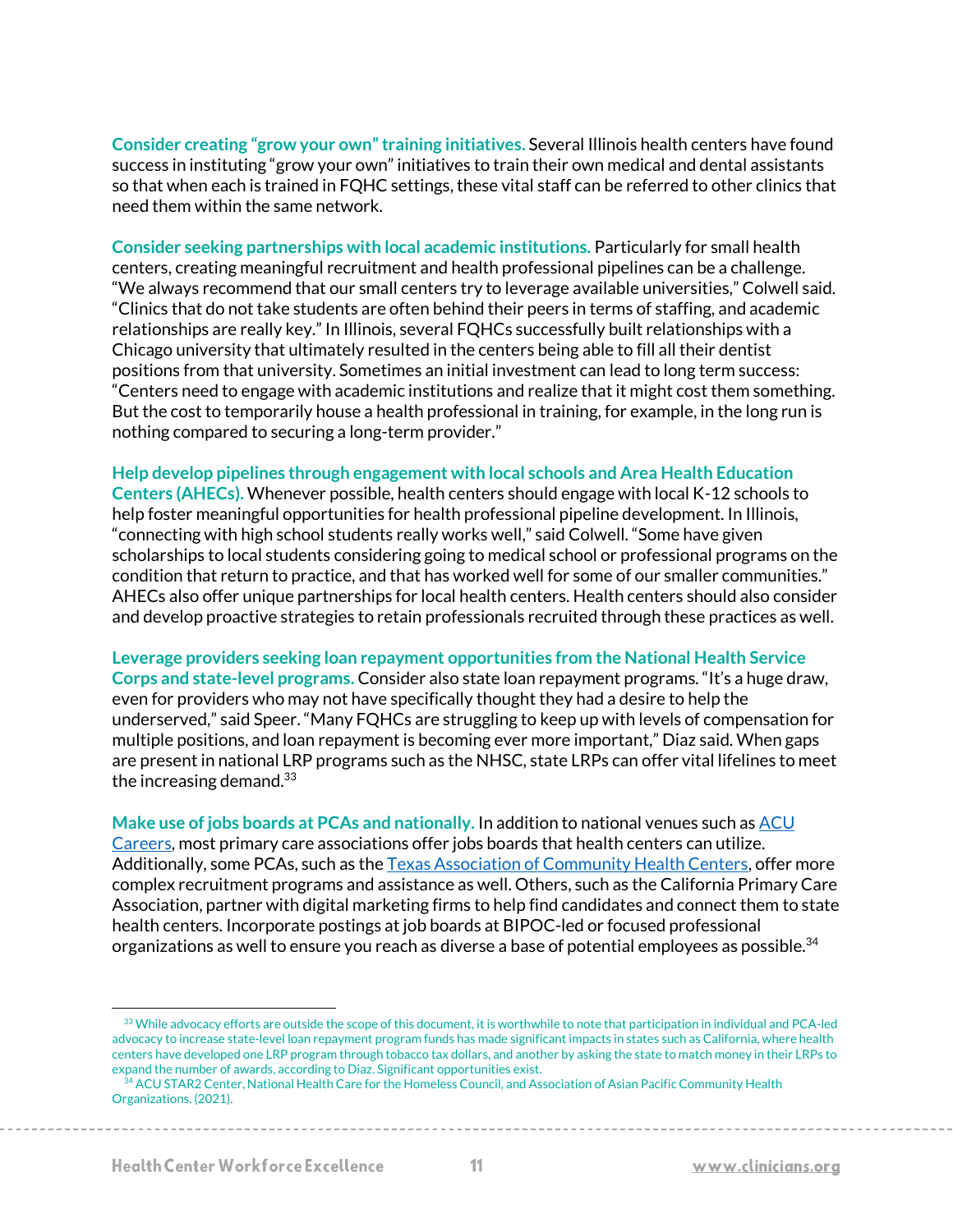#### **From Recruitment to Onboarding**

Onboarding is one of the most important parts of recruiting, and, when properly executed, improves provider retention rates and satisfaction<sup>35</sup> and when poorly executed can negatively impact morale and induce stress in clinical staff at FQHCs.<sup>36</sup> Your health center should create a comprehensive onboarding plan for providers and staff covering credentialing and billing, site orientation, introductions, electronic health records, policies, and procedures, community integration, and more.<sup>37</sup> Just as with other practices, JEDI principles should guide the onboarding process and inform the orientation of new employees into your workplace culture.<sup>38</sup>

## **Creating a Development Strategy**

In addition to general retention and recruitment initiatives, providing development and advancement pathways for staff is a crucial part of both talent development and retention. Your health center should outline a comprehensive development strategy that creates career ladders and utilizes succession planning to create an inclusive and diverse workforce with "an upward career trajectory that leads to the successful and equitable achievement of leadership positions." <sup>39</sup> Providers and other staff are much more likely to remain with organizations that offer them career ladders with opportunities for advancement and professional development.<sup>40</sup> These initiatives will be intertwined with issues of diversity and equity at all levels of

*"You have to look at how can you build career ladders so that people can actually enter maybe at a frontline position but grow as they develop skills. And so that by the end of their career, they would reach the VP level or a level that would be very important to the organization."*

> **KATHY BRIEGER, CHIEF OF WORKFORCE** DEVELOPMENT AND EXECUTIVE DIRECTOR OF PLANETREE, SUN RIVER HEALTH [STAR2C](https://chcworkforce.org/star-center-podcast-ep3/)ENTER TALKS WORKFORCE SUCCESS PODCAST – EPISODE 3

your organization, and here as in other areas, your FQHC should collect and review data to ensure that your organization is representative at all levels—from entry-level staff to senior leadership.

Succession planning is also a vital element of this process: your health center should be aware of providers' future plans either for retirement, for family changes that could result in FTE decreases or maternity/paternity leave, or for other major leave plans that may affect your staffing pattern.<sup>41</sup> Similarly, your health center should be prepared to identify and train "successors," or employees with knowledge and skills to fill vacant provider or staff positions until permanent replacements can be identified.<sup>42</sup> Discussing these issues with your providers can foster effective

 $^{39}$  ACU STAR<sup>2</sup> Center. (2021). "Definition of a Comprehensive Workforce Plan." p. 2.

<sup>42</sup> Workforce Planning and Analytics Section, Workforce Support and Development Division, Office of Human Resources, and National Institutes of Health. (2021). "Succession Planning: A Step-by-Step Guide." Retrieved from https://hr.nih.gov/sites/default/files/public/documents/2021-03/Succession\_Planning\_Step\_by\_Step\_Guide.pdf.

<sup>35</sup> Sanchez, M., Anglin, L., et al. (2020). "Emerging Practices in Onboarding Programs for PAs: Program Content." *Journal of the American Academy of Physician Assistants* 33(9): 38-42.

<sup>36</sup> Zaire, P. (2017). "Structured Onboarding Process to Promote Safety." *AAACN Viewpoint* 39(1): 2017.

<sup>37</sup> ACU STAR<sup>2</sup> Center. (2021). "Retention and Recruitment Plan Template Instructions."

<sup>38</sup> ACU STAR2 Center, National Health Care for the Homeless Council, and Association of Asian Pacific Community Health Organizations. (2021).

<sup>40</sup> Chamberlain, A. (2017, March 6th). "Why Do Employees Stay? A Clear Career Path and Good Pay, for Starters." *Harvard Business Review*. Retrieved from https://hbr.org/2017/03/why-do-employees-stay-a-clear-career-path-and-good-pay-for-starters.

<sup>&</sup>lt;sup>41</sup> ACU STAR<sup>2</sup> Center. (2021). "Retention and Recruitment Plan Template Instructions."